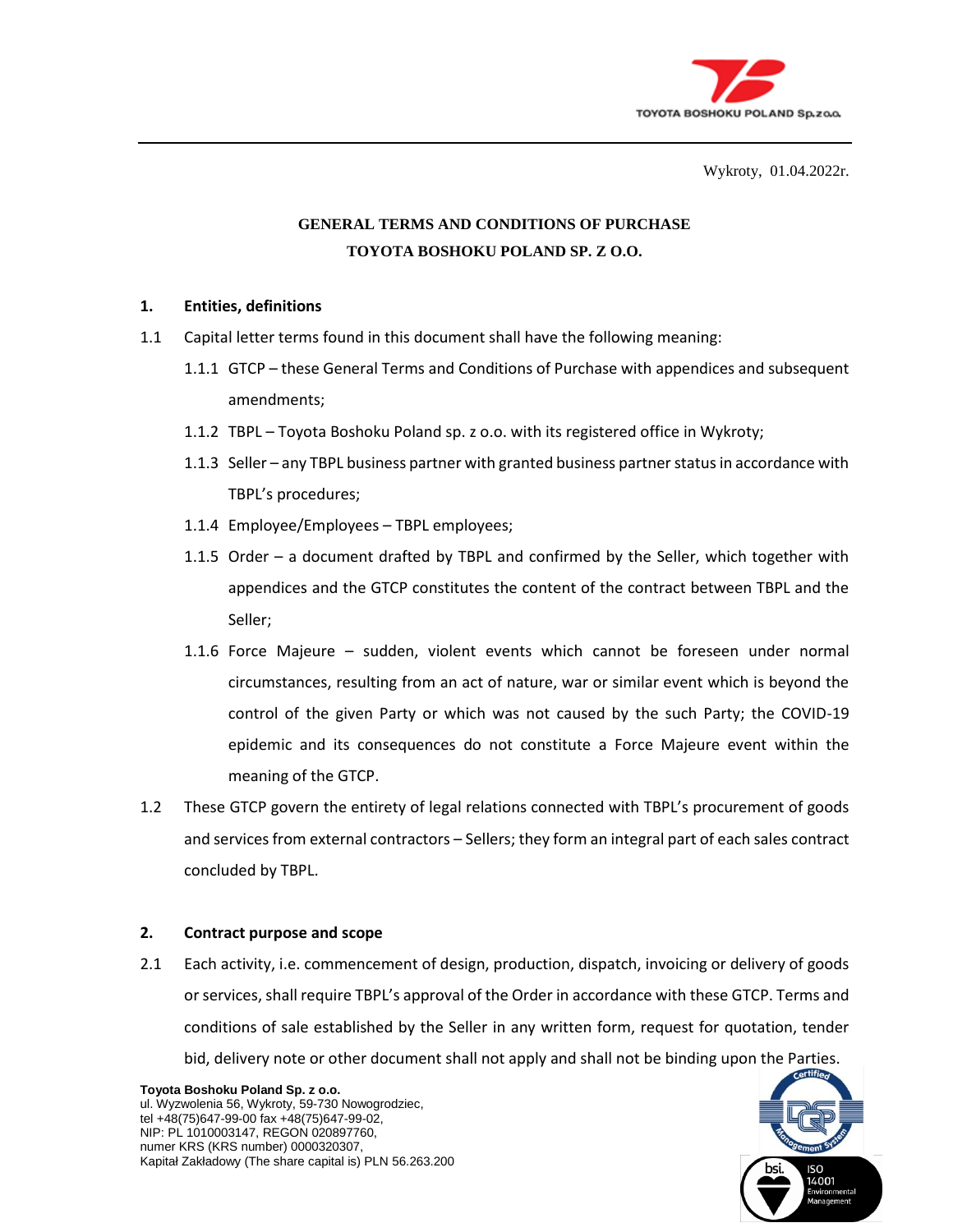

- 2.2 Each contract concluded with the Seller shall include, in accordance with priority:
	- 2.2.1 any special conditions included in the Order or conditions to which the Order refers expressly;
	- 2.2.2 these GTCP;
	- 2.2.3 the technical data included in the Order or in appendices to the Order.

### **3. Inspections and testing**

- 3.1 TBPL and an interested third party authorised by TBPL shall have the right to inspect or test the goods or services at any reasonable time, in particular where the transaction in question is carried out on the basis of documentation provided by TBPL.
- 3.2 The Seller shall provide any factory production and delivery control plans which TBPL may reasonably require. TBPL must give the Seller a minimum of 5 business days' written notice of the tests to be carried out. TBPL and an interested party authorised by TBPL shall be entitled to participate in the tests. The Seller must provide any test certificates which TBPL may reasonably require.
- 3.3 The performance of inspections and tests in accordance with this provision shall not relieve the Seller of its tort or contractual liability to TBPL or be equivalent to TBPL's acceptance of the quality and quantity of the goods and services.
- 3.4 The inspections and tests specified in section 3.1 are not performed if the nature of the Order, in particular its subject, completion date, etc. prevents them from being carried out.
- 3.5 TBPL may waive inspection and testing in the case of a subsequent contract with a particular Seller and concerns a fixed range.

### **4. Ownership rights and risks**

- 4.1 The ownership right to the goods shall pass to TBPL upon delivery.
- 4.2 The risk of conformity of goods delivered in accordance with the contract shall pass to TBPL at the time of official inspection of the goods delivered, but no later than 30 days after delivery.
- 4.3 Goods belonging to or supplied by TBPL which are in the Seller's possession for any purpose must be clearly marked and registered by the Seller as belonging to TBPL and the risk of possession of



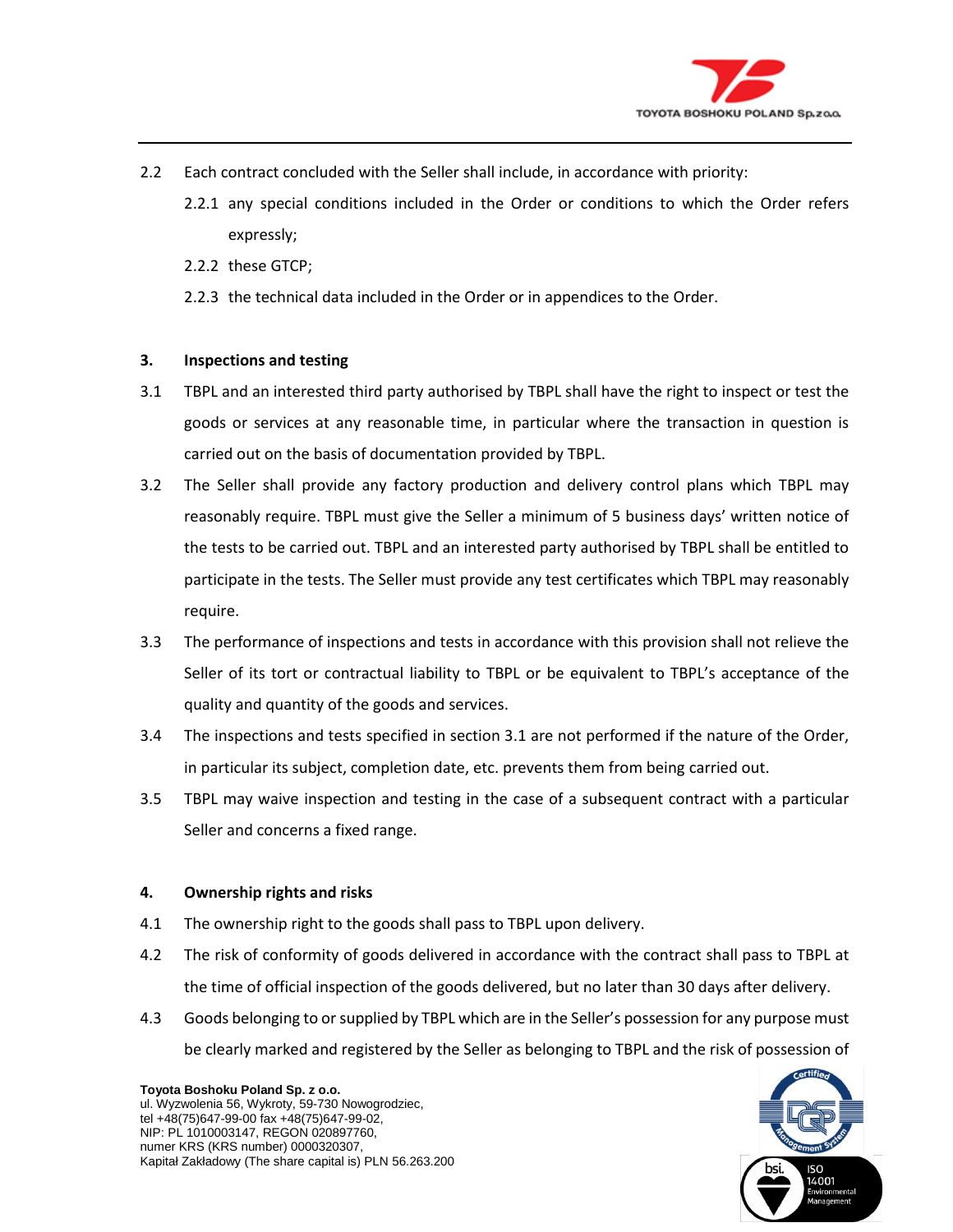

TBPL goods shall be borne by the Seller. In particular, the Seller shall be obliged to make every effort to protect the goods belonging to TBPL from being secured or seized in enforcement proceedings conducted against entities other than TBPL.

### **5. Delivery date**

- 5.1 The Order must specify the delivery date, the date of completion of works or services or, in the case of regular services, the term of the contract, and the manner and dates of cyclical deliveries.
- 5.2 TBPL shall have the right, by sending a revised delivery schedule to the Seller or otherwise, to postpone the date of delivery of the goods or any consignment thereof should a Force Majeure event occur, including, for the avoidance of doubt, a reduction in the number of orders from TBPL's customers for reasons beyond TBPL's control, which shall not constitute a breach of contract with the Seller and shall not give rise to any claim for damages by the Seller. Otherwise, the deadlines specified in the Order shall apply.
- 5.3 The Seller must inform TBPL of any delays in delivery or performance against the agreed deadlines.
- 5.4 If the Seller fails to deliver all or part of the goods or fails to perform the services by the agreed deadline or fails to replace rejected goods or improve the quality of services by the deadline specified in the GTCP or in the Order, TBPL may, without prejudice to its other rights, withdraw from the Order or part thereof and order the goods from another supplier, charging the Seller for the expenses and losses incurred by TBPL on this account.
- 5.5 Any additional shipping and other charges, any expenses or fees associated with ensuring the availability of goods which would otherwise be delivered after the agreed date shall be borne by the Seller. The Seller shall be entitled to compensation from TBPL if the costs mentioned above were incurred through the fault of TBPL.
- 5.6 In the event of delay in delivery of goods or services, TBPL shall have the right to charge the Seller a contractual penalty in the amount corresponding to 1% of the value of the ordered goods or services for each day of delay, not exceeding 15% of the value of the goods or services. For cyclical services, the value of the services ordered shall be calculated for the entire period of cooperation, not more than one year.

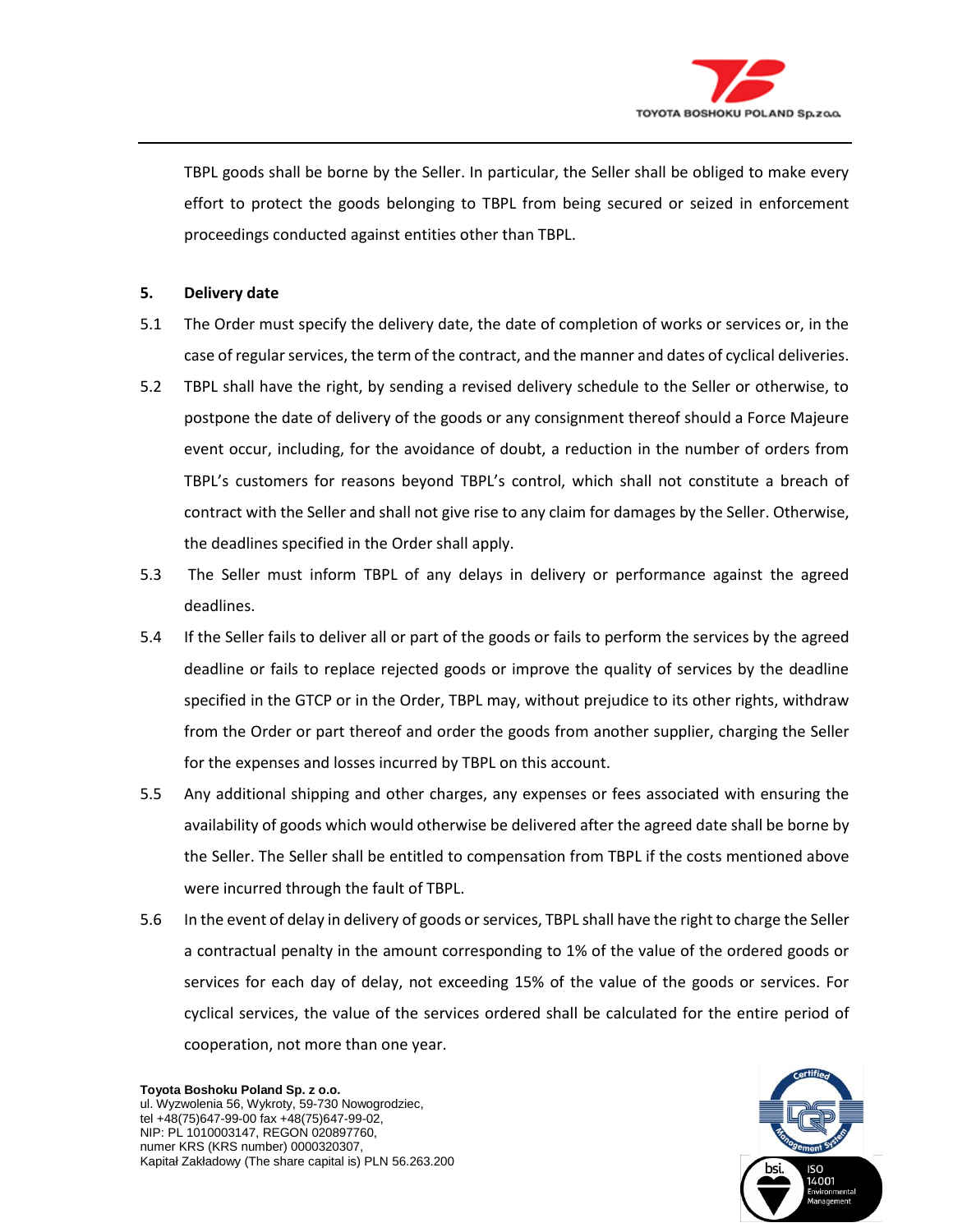

5.7 If the value of TBPL's damage exceeds the value of the contractual penalty, it may claim compensation for the part exceeding the penalty on general principles.

## **6. Compliance**

- 6.1 The goods and services must fulfil the requirements contained in the Order, and the goods must be fit for the purpose intended. The goods must be manufactured and the services performed in accordance with best engineering practices and all standards and regulations applicable in the territory of the Republic of Poland. The goods must be supplied complete with all necessary instructions, warnings and other data required for safe and correct storage, assembly, handling, use and maintenance. The goods and services which do not meet the above requirements shall be considered defective.
- 6.2 The goods must conform to Polish Standards and be admitted for marketing in the territory of the Republic of Poland in accordance with the mandatory provisions of law, including in particular, Regulation (EC) No. 765/2008 of the European Parliament and of the Council of 9 July 2008 setting out the requirements for accreditation and market surveillance relating to the marketing of products and repealing Regulation (EEC) No. 339/93 (CE certificate).
- 6.3 Machines supplied to TBPL must comply with the following regulations:
	- 6.3.1 Machinery Directive 2006/42/EC;
	- 6.3.2 Directive 2009/127/EC;
	- 6.3.3 Low Voltage Directive (LVD) 2006/95/EC;
	- 6.3.4 Directive 2014/35/EU;
	- 6.3.5 Directive 2014/30/EU.
	- 6.3.6 Polish regulations which introduce the above Directives into the Polish legal order;
	- 6.3.7 any legislation which modifies or replaces the aforementioned regulations in the EU and in the Republic of Poland.
- 6.4 If the Seller sells goods from outside the EU, the Seller shall be responsible for complying with the phytosanitary conditions of the goods and their packaging required by international law for the sale of goods from countries outside the EU (International Plant Protection Convention IPPC FAO, International Standards for Phytosanitary Measures).



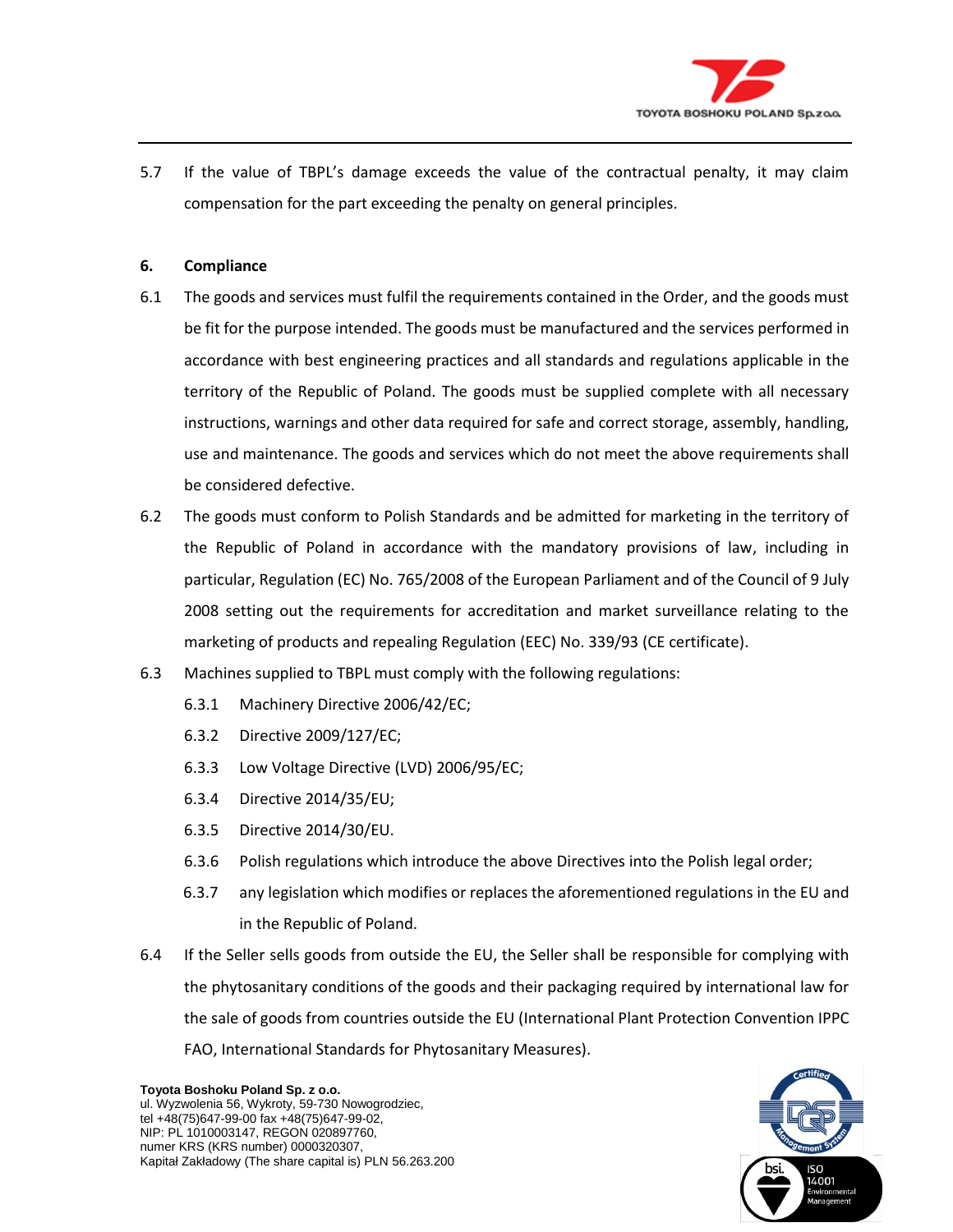

- 6.5 If, for any reason, the Seller is uncertain as to the compliance of the goods and services supplied with the above terms and conditions, it shall immediately inform TBPL in writing of the possible non-compliance and the factual and legal steps taken by the Seller to achieve compliance. TBPL shall, as soon as possible, inform the Seller in writing of its acceptance of such goods or services or of its withdrawal from the Order to the extent of the non-compliance attributable to the Seller.
- 6.6 Acceptance of goods or services referred to in this section 6 shall not release the Seller from any liability for non-compliance of goods, packaging services, etc. with the law, the contract and the GTCP.
- 6.7 The Seller shall be permitted to undertake work on TBPL plant's premises only:
	- 6.7.1 after reading and signing the Subcontractor's Book provided by the TBPL Coordinator;
	- 6.7.2 participating in the OHS training at TBPL's premises;
	- 6.7.3 after providing the TBPL Coordinator with proof of valid medical examinations, legally required permits, certificates and accreditations necessary to perform the contracted service.
- 6.8 The Seller shall be obliged to comply with the requirements of the Subcontractor's Book and to provide all its employees with workstations which comply with applicable standards and regulations relating to occupational health and safety.

### **7. Deviations**

- 7.1 The Seller shall inform TBPL in advance of any change in the production process or change in any parameters of parts or raw materials supplied to TBPL. Any information on changes to part and process parameters should be communicated to the person responsible at TBPL for handling the Order in question. Upon receipt of notification from the Seller, TBPL shall evaluate the changes and inform the Seller of any special requirements, including PPAP, sampling, testing, etc.
- 7.2 The Seller must receive formal authorisation from TBPL before introducing changes.
- 7.3 TBPL reserves the right to charge the Seller for costs arising from quality-related problems caused by unauthorised changes.

### **8. Prices and payments**



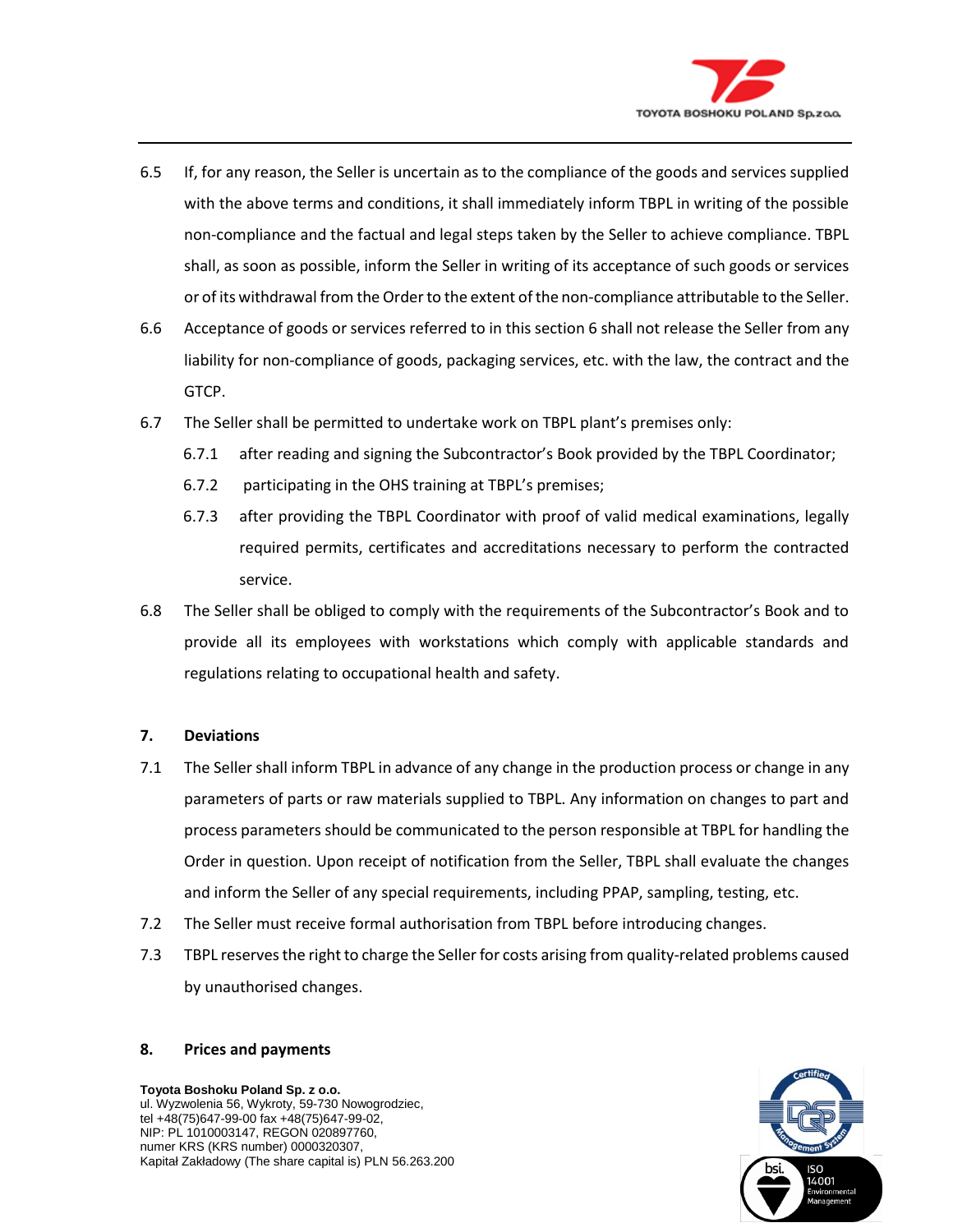

- 8.1 Unless TBPL gives written confirmation of a change in technical data, order volume or scope of delivery, the prices stated in the Order shall be fixed and shall not change throughout the term of the contract.
- 8.2 Unless otherwise specified in the Order, the contractual prices include the costs of DAP delivery (in accordance with INCOTERMS 2020) to the address specified in the Order. Packaging costs shall be deemed to be included in the price of the goods, unless otherwise agreed by the parties in the Order.
- 8.3 Unless otherwise agreed in writing, payment for the contractual services or delivery of goods with the required documentation shall be made by TBPL within 60 days of delivery of the invoice approved by TBPL.
- 8.4 VAT invoices shall only be accepted by TBPL when sent to the following address: [invoice.tbpl@toyota-boshoku.com](mailto:invoice.tbpl@toyota-boshoku.com)
- 8.5 TBPL may allow an invoice to be sent via https://efaktura.gov.pl/ or any equivalent portal permitted by the tax authorities. Information on the choice of the aforementioned method of delivery of invoices shall be provided by TBPL in the manner adopted in communication with the given Seller. As of 1 January 2023, all invoices shall only be accepted by TBPL via <https://efaktura.gov.pl/> unless the provisions establishing the aforementioned obligation are amended by 1 January 2023.
- 8.6 TBPL represents that it has the status of a large entrepreneur within the meaning of Article 4(6) of the Act of 8 March 2013 on counteracting excessive delays in commercial transactions (Journal of Laws of 2020, item 935, as amended).

### **9. Statutory warranty and warranty**

9.1 TBPL may examine the services or goods within 30 days from the date of performance or delivery to TBPL (time required for examination). If defects are discovered within this period (defects are also understood to include incorrect installation or commissioning by the Seller or an entity acting on behalf of the Seller), TBPL shall immediately (no later than within 14 days of discovery) send a notice of defects to the Seller. The Seller shall be obliged to collect the contested goods at its own expense. If the goods or services are contested, TBPL shall have the right to require



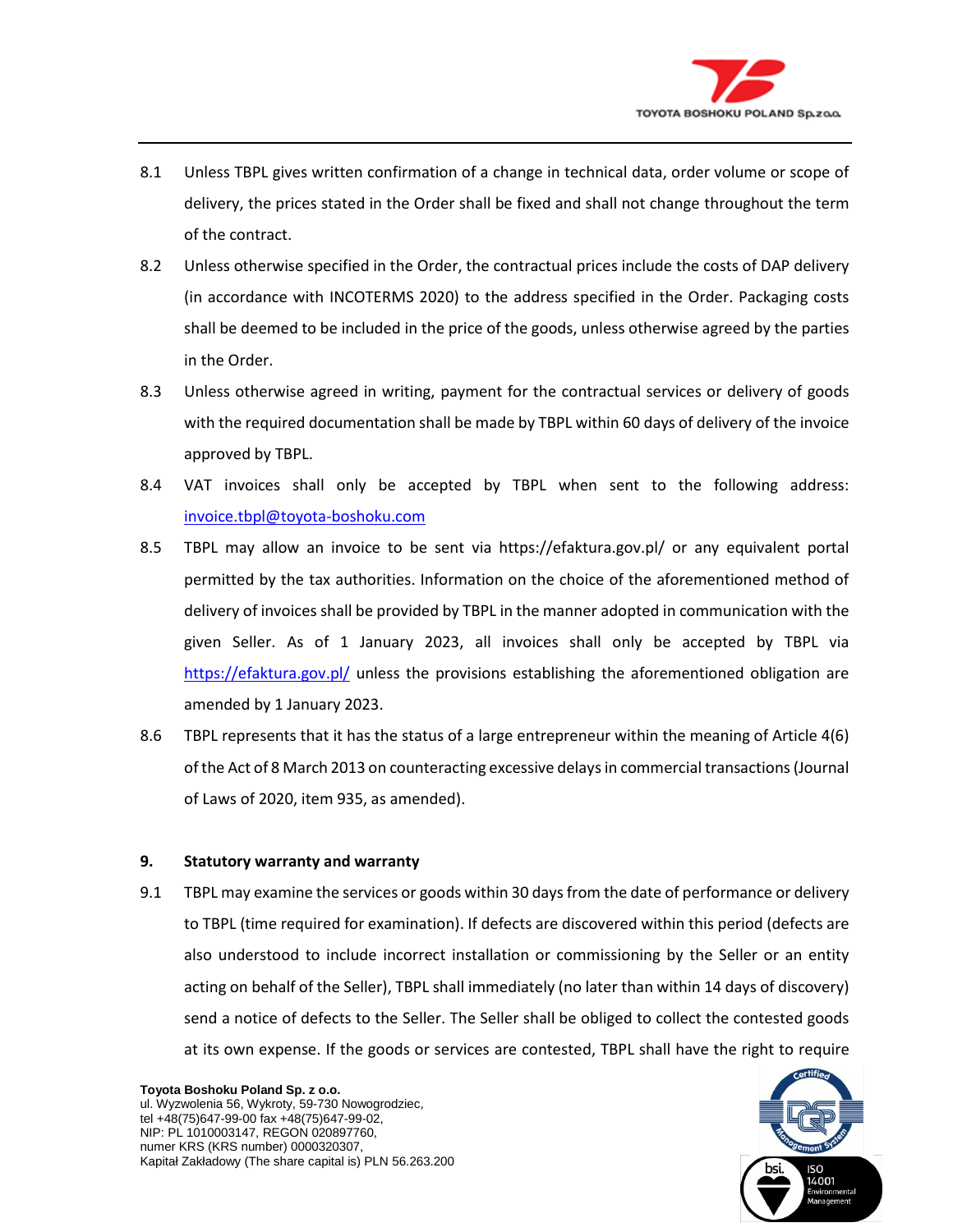

the Seller to replace them within a period specified by TBPL or to withdraw from the contract through the fault of the Seller.

- 9.2 Notwithstanding the foregoing right, TBPL shall have the right to require the Seller, at its expense and within a period not exceeding 14 days, to repair, replace or reinstall any goods found to be defective. The warranty shall be valid for a period of (24) months from the date of delivery or (18) months from the date of entry into service, whichever comes first. Repaired or replaced goods shall be subject to the above provisions as regards the date of delivery, reinstallation or testing (if necessary), whichever is applicable after replacement or repair.
- 9.3 TBPL may, due to technical conditions or other relevant circumstances, permit the performance of activities under warranty within a longer period than indicated in section 9.2. The permission may only be given to the Seller in writing, otherwise being null and void.
- 9.4 The Seller shall provide TBPL with properly drawn up and complete warranty documents from the manufacturer of the goods on the day of delivery of the goods if the goods have not been manufactured by the Seller.
- 9.5 If the Seller does not take any measures to remedy the detected defect within the period indicated in this section 9:
	- 9.5.1 it shall refund any payments made to it by TBPL for the defective goods and TBPL shall have the right to withdraw from the contract through the fault of the Seller; and
	- 9.5.2 cover TBPL's costs incurred as a result of having to purchase replacement goods (at market prices at the time of purchase of the replacement goods) from another supplier and any associated costs.
- 9.6 If the deadline specified in section 9.2 is exceeded, TBPL shall have the right to charge the Seller a contractual penalty in the amount corresponding to 1% of the value of the ordered goods or services for each day of delay, not exceeding 15%. For cyclical services, the value of the services ordered shall be calculated for the entire period of cooperation, not more than one year.
- 9.7 If the value of TBPL's damage exceeds the value of the contractual penalty, it may claim compensation for the part exceeding the penalty on general principles.

### **10. Materials and tools**



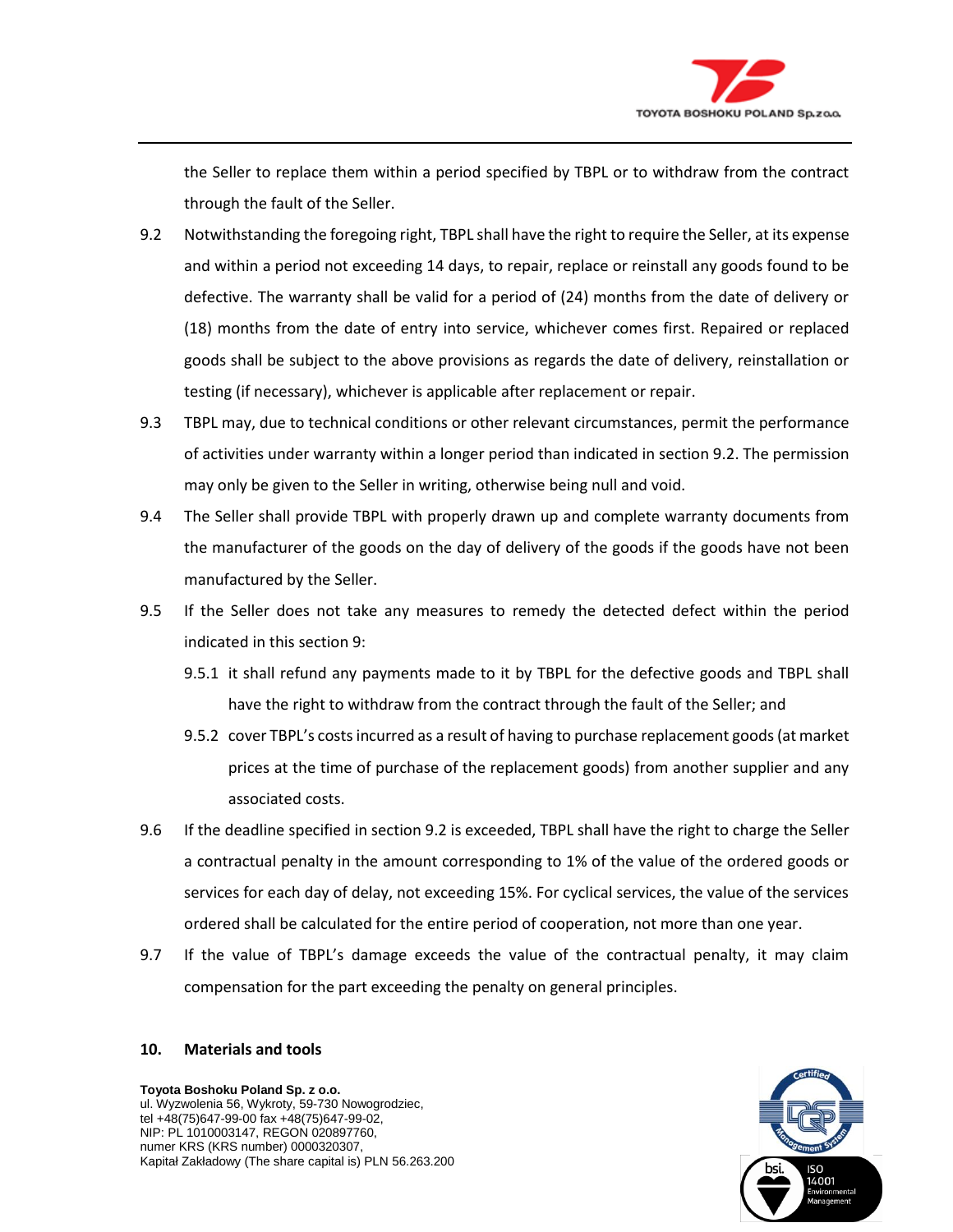

- 10.1 If the Seller, in order to perform the contract, must manufacture or purchase tools (including templates, dies, moulds, beds, fixtures, etc.), ownership of these materials shall pass to TBPL upon manufacture or purchase unless otherwise agreed by the Parties. Upon TBPL's request, the Seller shall provide these materials to TBPL.
- 10.2 If, in order to perform the contract, TBPL makes available to Seller the necessary materials (including, without limitation, equipment, components, tools, templates, dies, moulds, beds, fixtures, drawings, prototypes, designs, etc.), such materials shall be and shall remain the property of TBPL. The Seller shall maintain the provided materials in good condition, excluding normal wear and tear in the case of tools such as templates, etc. The Seller may only use the provided materials for the purpose of fulfilling the contract with TBPL. Any additional materials shall be provided by TBPL at its discretion. The Seller shall be liable for damage or loss of provided materials due to misuse or negligence on the part of the Seller.
- 10.3 The Seller shall store said materials in a different location than that of its own materials and shall clearly mark them as belonging to TBPL.
- 10.4 The risk related to any tools (including tools owned by TBPL) shall be borne by the Seller. The Seller shall be obliged to insure these tools for an amount equal to the replacement cost of the tool in question.
- 10.5 It is forbidden to transfer, modify or dispose of tools without the prior written consent of TBPL.

### **11. Intellectual property and confidentiality**

- 11.1 All information and technical knowledge, including drawings, specifications, instructions, samples, tools, designs and other data (whether given verbally, in writing or otherwise) provided by TBPL in connection with the contract ("Knowledge") shall remain the property of TBPL and shall be used by the Seller solely for the performance of the contract.
- 11.2 The Seller must inform TBPL of any claims arising from violation of intellectual property rights in the goods and services under the contract (except for designs provided by TBPL).
- 11.3 The Seller shall neither include in its quotation nor supply goods made using TBPL's tools and materials or in accordance with TBPL's templates, drawings, specifications or designs to any third party without TBPL's prior written consent.



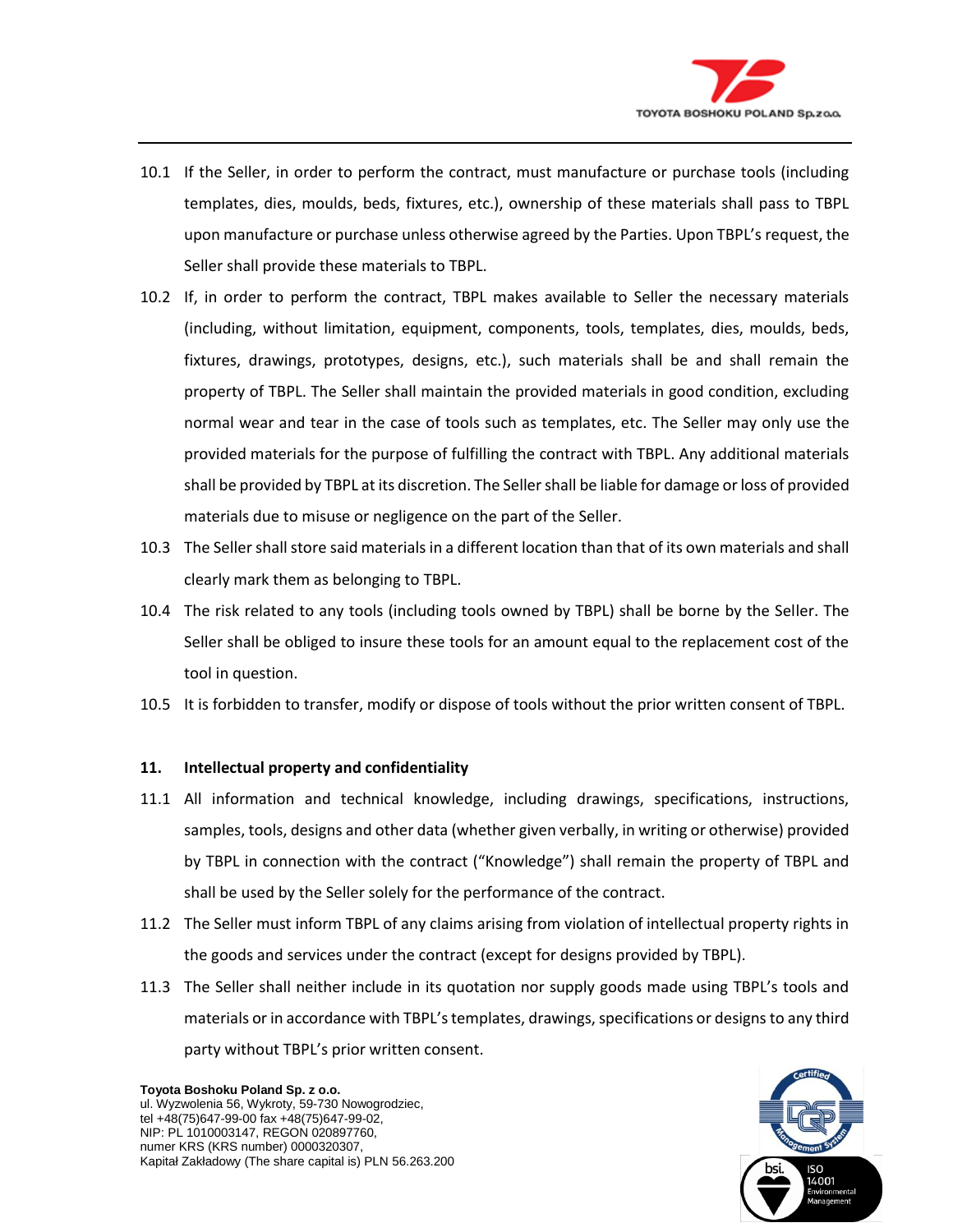

- 11.4 TBPL shall be entitled, without additional fee, to use any copyrighted work created in connection with or incidental to the Seller's performance of the contract. As soon as the Seller has handed over the work in question to TBPL, TBPL shall acquire the Seller's economic copyrights to this work in the fields indicated in Article 50 of the Copyright Act, as well as the right to grant permission to exercise derivative copyrights. In the case of new fields of use, the Seller undertakes to transfer the copyrights in these fields within 14 days from the request. The remuneration for the transfer of copyrights was included in the Seller's remuneration for the performance of the contract.
- 11.5 The Seller shall keep confidential the transferred knowledge, patents, copyrights, design rights and other intellectual property rights under the contract, as well as information about TBPL's customers and any other information designated as confidential (excluding information made public as a result of other activities not deemed to be a breach of contract) and shall not communicate it to any third party without TBPL's prior written consent.
- 11.6 If requested by TBPL, the Seller shall return to TBPL or destroy at TBPL's option any information of the nature described in section 11.5 above.
- 11.7 The Seller, without TBPL's prior written consent, shall not use the trademarks and name of Toyota Boshoku as well as advertise, publish or otherwise make public the fact that the Seller is a supplier to TBPL or has entered into a supply contract with TBPL.
- 11.8 In the event of violation of the provisions of this section 11, the Seller shall pay TBPL a contractual penalty in the amount equal to 10% of the order value. For cyclical services, the value of the services ordered shall be calculated for the entire period of cooperation, not more than one year. The foregoing shall not limit claims for the Seller's violation of copyright and industrial property rights.
- 11.9 If the value of TBPL's damage exceeds the value of the contractual penalty, it may claim compensation for the part exceeding the penalty on general principles.

#### **12. Force majeure**

Should performance of the contract be delayed due to a Force Majeure event, the time for performance may be extended accordingly provided that the Party concerned informs the other Party of the event and takes all steps to



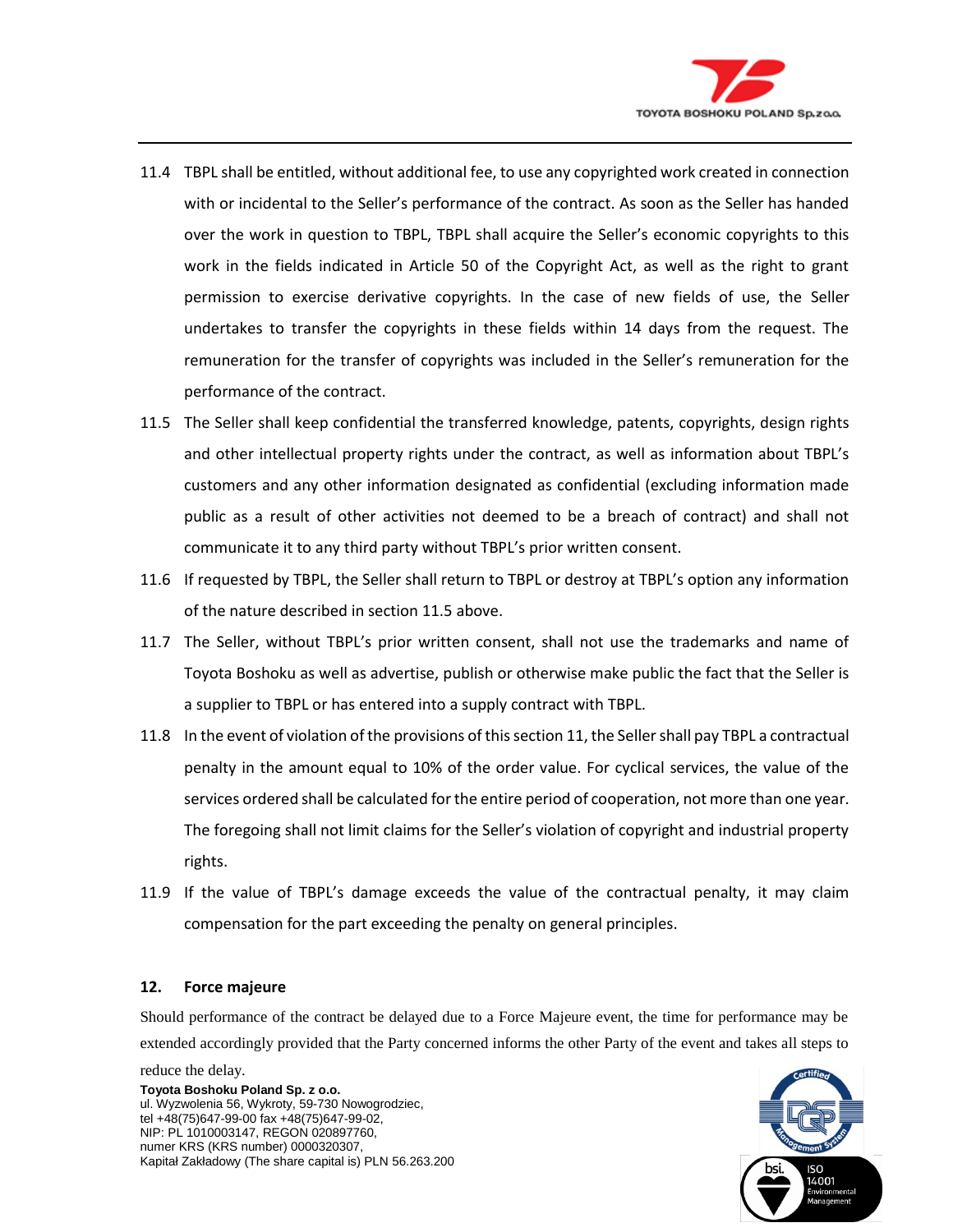

### **13. Contract termination**

- 13.1 TBPL shall have the right to withdraw from the contract without any legal consequences on the part of the Seller if:
	- 13.1.1 delivery is delayed or may be delayed by more than 30 days as a result of a Force Majeure event;
	- 13.1.2 the Seller violates the provisions of the contract and does not take any steps to remedy the damage resulting from the violation after receiving a relevant notice;
	- 13.1.3 the Seller fails to deliver the goods at the latest within 3 days by the date specified in the Order;
	- 13.1.4 other circumstances provided for in the GTCP occur.
- 13.2 If TBPL withdraws from the contract for reasons indicated in section 13.1, the Seller shall pay TBPL a contractual penalty in the amount corresponding to 15% of the value of the ordered goods or services. For cyclical services, the value of the services ordered shall be calculated for the entire period of cooperation, not more than one year. TBPL shall be entitled to claim damages in excess of the contractual penalty on general principles.

### **14. Liability and compensation claims**

- 14.1 The Seller shall be liable for non-performance or improper performance of the Order on general principles.
- 14.2 The Seller shall be required to hold valid third party and product defect liability insurance to secure all claims under the contract and shall be required to provide TBPL with proof of insurance whenever requested by TBPL. This obligation may be excluded in the Order.
- 14.3 The provisions of this section 14 do not nullify the provisions on the obligation to pay the contractual penalty provided for in other sections of the GTCP.

### **15. Dangerous goods**

15.1 If any goods supplied under the GTCP contain any hazardous substances or require special precautions to ensure safety during handling, transport, storage or use, the Seller shall be obliged

**Toyota Boshoku Poland Sp. z o.o.** ul. Wyzwolenia 56, Wykroty, 59-730 Nowogrodziec, to provide TBPL with details of the substances and required precautions in writing prior to